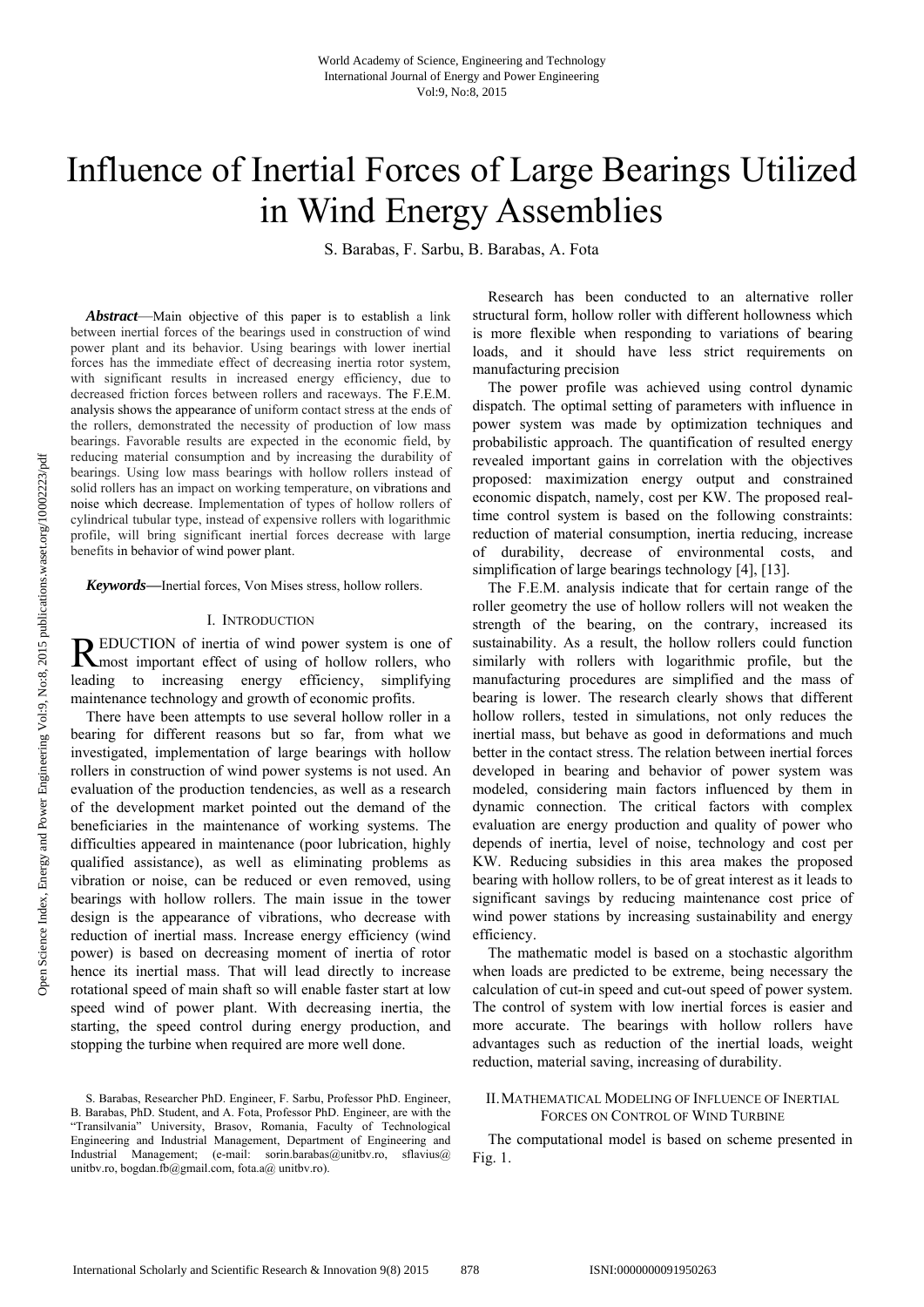

Fig. 1 The influence of inertial forces on wind turbine behavior

Fast start, easy stop and easy control bring an increase of energy efficiency.

At very low wind speeds, there is insufficient torque exerted by the wind on the turbine blades to make them rotate. However, as the speed increases, the wind turbine will begin to rotate and generate electrical power.

The speed at which the turbine first starts to rotate and generate power is called the *cut-in speed* and is typically between 3 and 4 meters per second. As the speed increases above the rate output wind speed, the forces on the turbine structure continue to rise and, at some point, there is a risk of damage to the rotor. As a result, a braking system is employed to bring the rotor to a standstill. This is called the *cut-out speed* and is usually around 20-25 meters per second.

The total moment of inertia for a three-bladed turbine [1] is given by:

$$
J = 3m_b r^2 \tag{1}
$$

where:  $m_b$  is the mass of one blade; r is the radius of weight center of blades.

$$
\mathbf{J}_{\mathbf{R}} \cdot \mathbf{\omega}_{R} = \mathbf{M}_{\mathbf{a}} - \mathbf{M}_{\mathbf{g}} \tag{2}
$$

$$
M_g = \frac{P_T}{\omega_G} \tag{3}
$$

$$
M_a = \gamma \cdot R^3 \cdot v_w^2 \tag{4}
$$

where:  $J_R$  is the moment of inertia of the rotor;  $\omega_R$  is the rotational speed of the main shaft;  $\omega_G$  is the rotational speed to the start of generator.  $M_a$  is aerodynamic torque;  $M_g$  is generator torque.  $P_T$  is is output energy;  $\gamma$  is a constant depending by turbine construction; R is rotor radius;  $V_w$  is the wind speed.

Influence of inertial mass on the speed is evident according to (2)-(4). Direct relation between wind speed and inertia leads to a decrease of cut-in speed in case of decrease of inertial mass of rotor. [7].

Relation (2) leads to the obvious conclusion: importance of decreasing moment of inertia of rotor hence its inertial mass,

will lead directly to increase rotational speed of main shaft so will enable faster start at low speed wind of power plant.

Because of the large moment of inertia of the rotor, the main design challenges include the starting, the speed control during the power producing operation, and stopping the turbine when required.



Fig. 2 Typical wind turbine power output equipped with bearings with filled rollers (3.5 curve) and expected power output for wind turbine equipped with bearings with hollow rollers (2.4 curve) [14]

For Vestas V82, the computational model in conjunction with experimental observation (the cut-in speed decrease from 3.5 m/s to 2.4 m/s) lead to concrete values of gain energy at single start-up at 250 KWh. For 15 start-up/month gain energy for one turbine is approx. 45MWh in one year that means 3% of entire capacity of turbine.

### III. MATHEMATICAL MODELING OF INFLUENCE OF INERTIAL FORCES ON SUSTAINABILITY OF SYSTEM

Increase of durability is based on temperature decrease in the system, on reducing wear due to uniform contact stress to the end of the rollers.

The rolling element fatigue life is inversely proportional to the maximum stress to the ninth power (Lundberg-Palmgren) (5) or Zaretsky equation (6):

$$
L \approx \left(\frac{1}{\sigma_{\text{max}}}\right)^9 \tag{5}
$$

$$
L = A \left(\frac{1}{\tau}\right)^c \left(\frac{1}{\mathbf{V}}\right)^{\frac{1}{c}} \approx \frac{1}{\sigma_{\text{max}}^n}
$$
 (6)

where: *A* is a constant factor of material;  $\tau$  is critical shear stress; *c/e* is Lundberg-Palmgren parameter (val. 9); *e* is Weibull slope (val.1.1); *V* is elemental volume;  $S_{max}$  is maximum Hertz stress; *n* is Hertz stress life exponent (val. 9…12).

Barnsby starting from the Ioannides-Harris theory [11] introduces the stress factor  $K_c$ .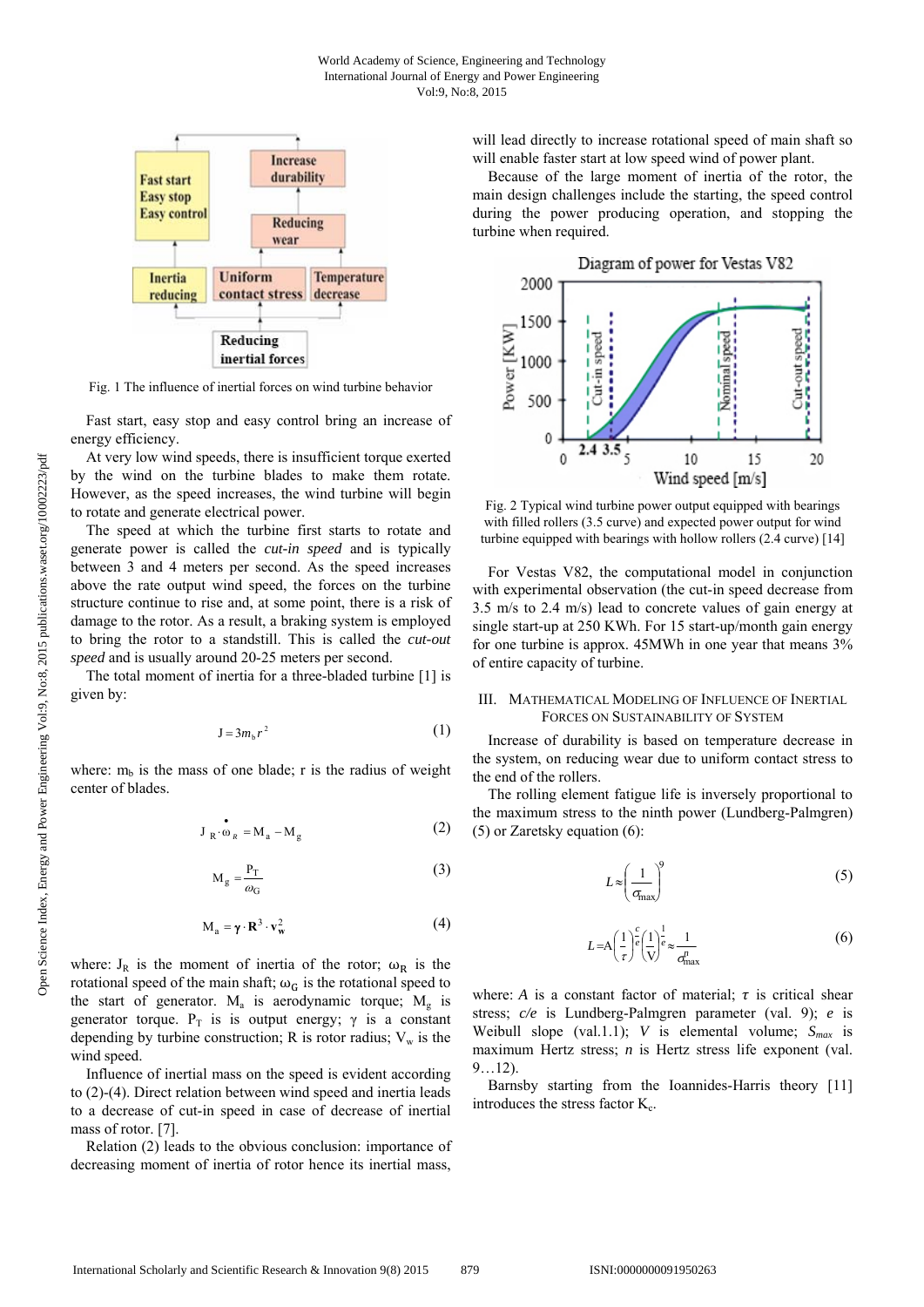the following results (Fig. 3).

$$
K_c = 1 + \left(1 - C_L^{\frac{1}{4}}\right) \frac{\sigma_{VM, \lim}}{\sigma_{VM, \max}}
$$
 (7)

where:  $\sigma_{VM \, \text{lim}}$  is fatigue limit of Von Mises stress;  $\sigma_{VM \, \text{max}}$ is maximum of Von Mises stress;  $C_L$  is lubricant parameter.

In this research was used for simulate the comportment of rollers, Von Mises stress criterion. Nastran software found all stress components on each point and the results are conform with Von Mises stress equation [12]:

$$
\sigma_{VM} = \frac{1}{\sqrt{2}} \sqrt{\left[ (\sigma_x - \sigma_y)^2 + (\sigma_y - \sigma_z)^2 + (\sigma_z - \sigma_x)^2 + 6 \left( \tau_{xy}^2 + \tau_{yz}^2 + \tau_{zx}^2 \right) \right]}
$$
(8)

For large bearing durability in millions rotation is [4], [5]:

$$
L_{na} = a_1 \times a_2 \times a_3 \times a_v \times a_r \times a_c \times a_a \times \left(\frac{C}{P}\right)^p
$$
 (9)

where:  $L_{na}$  is nominal durability in millions rotations [9];  $a_1$  is factor of reliability;  $a_2$  is factor for material;  $a_3$  is factor for running conditions;  $a_v$  is speed factor;  $a_r$  is a roughness factor;  $a_c$  is a factor for lubricant;  $a_a$  is factor of coaxiality; C - basic dynamic load [N]; P - equivalent dynamic load [N]; p exponent for roller bearings: p=10/3;

The ratio  $\left(\frac{C}{R}\right)$ Ι I ſ P  $\binom{C}{x}$  is direct dependent on contact stress.

J

l

The chemical composition of steel (SAE 3310) is shown in Table I.

TABLE I CHEMICAL COMPOSITION OF BEARING ELEMENTS Steel Chemical composition [%]<br>Chemical composition [%] C Mn Si Cr Ni Mo S P SAE 3310 0,08 0,13 0,45 0,60 0,15 0,35 1,40 1,55  $3,25$ <br> $3,75$ 3,75 0,15 max 0,03 max 0,04

A precise analysis of the bearing must consider contact deformations because they are not equal at all points on the contact surface. [2]. Elastic deformations directly influence the size of the angular velocity vector, therefore, influence tangential velocities sizes considered in point of contact and sliding speeds.

The advantages of the logarithmic profile have been largely confirmed in research applications. A recent study also suggested that a crowned profile would be better profile, which can be used to eliminate stress concentration [5], [6]. In both cases manufacturing precision is very high and affect the cost of the bearing. If the manufacture of the roller surface is not accurate enough, the uniform stress distribution may not be achieved, because the edge-stresses cannot be eliminated, as expected but using of hollow rollers allows good results with low costs

The diameter of bearing has the  $D_{\text{rel}} = 1900$  mm. For the inside diameter (hole diameter) were chosen four cases according to the following values:  $Di_1 = 60$  mm,  $Di_2 = 80$  mm,  $Di_3 = 90$  mm,  $Di_4 = 100$  mm. Finite element analysis shows



Fig. 3 Graph of contact stress in roller depending on cavity**-**results obtained by finite element analysis-1) solid roller  $D = 120$ mm, 2) hollow roller  $Di = 60$ mm, 3) hollow roller  $Di = 80$ mm, 4) hollow roller  $Di = 90$ mm 5) hollow roller  $Di = 100$ mm [3]

Curve 1 represents the contact stress appeared in a solid roller (Fig. 3). It can be seen that even if the end tensions does not exceed the permissible limits, bearing wear unevenly, leading to sliding movements. As shown, sliding produces frictions and leading to heat of bearing, fluidization of lubricant, shortening its durability. Curve 1 ( $Di = 60$  mm), rollers respond the requirement to reduce inertial mass in a small measure, without an essential contribution to increasing the efficiency of large bearing assemblies. Both deformations and tensions are similar to the solid roller (Fig. 3). Curve 3 (Di  $= 80$ mm), curve 4 (Di = 90mm) and curve 5 (Di = 100mm) have end tensions, completely reduced. The bearing has uniform wear that increases durability, (stress-free to the end of roller) and respond perfectly to requirements reduction of inertial mass [1], [8].

The reduction of irregular wear is made using hollow rollers. Their degree of cavity increase or decrease masses, forces and inertial and centrifugal moments.

Due to increased elasticity to the ends of hollow roller, the Von Mises stress decrease, the graphic being constant. Under the same conditions, the stress caused by the contact between the race and the hollow roller is less than the stress caused by the contact between the race and the solid roller. Further, FEM simulation shows that a stress concentration occurs at the ends of solid cylindrical roller but for the hollow roller the stress concentration is the same on the entire length. [10]

The uniform stress combined with vibrations reduction and low temperature operation (in cavity of rollers can be stored an additional amount of lubricant) lead to gain energy for one turbine aprox.7%. Expected life of bearing with hollow rollers only can be predicted at 21-22 years as against 20 years for classic bearing.

For a roller with  $D = 80$ mm the difference between a solid roller and a hollow roller is approx. 35 kg. (Table II)